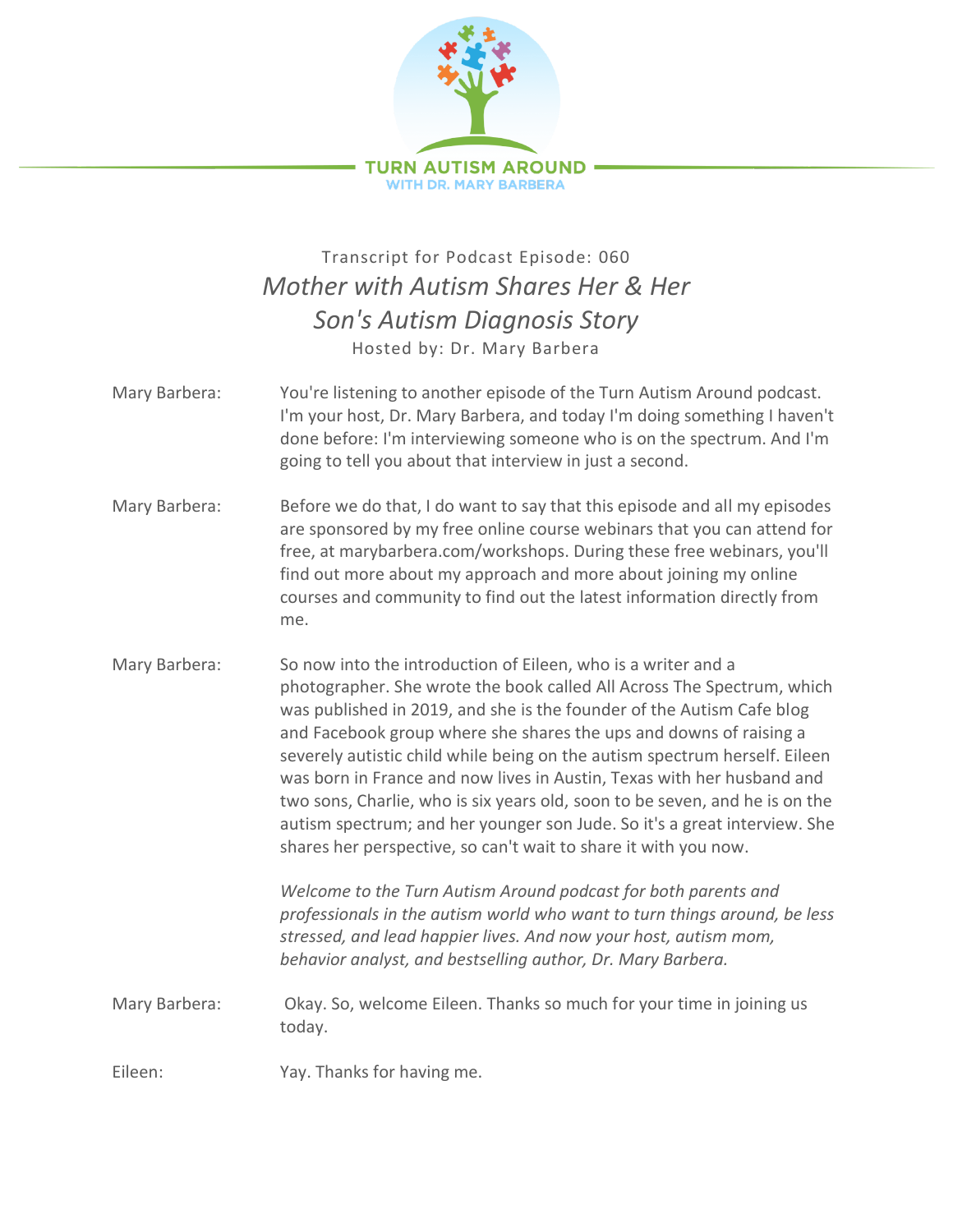- Mary Barbera: Sure. So you are my first person who actually has autism that I've interviewed for the podcast. So this is going to be a special treat. But first I want to talk about your fall into the autism world. Not for yourself, but actually when your son started showing signs. So can you tell us about your initial fall into the autism world?
- Eileen: So it all started with my son's diagnosis, which was when he was almost two years old. And we didn't know at first that the signs he was showing were actually signs of autism because it was our first child, and we didn't know a lot about autism. But he's always been in his own world like, you know, bubble almost, you know, he wouldn't approach other kids. He was crying a lot. He wasn't talking much. And then he had a regression; he lost all the words he had. He only had 10 words. So, but still like he stopped talking altogether. He would not make eye contact with us. He would not approach us in a way he used to, he wouldn't play with us. And he would spend his time lining cars up. Like he could do that for 10 hours a day. That's all he wanted to do. And if you move the car out of the line, he would like freak out. And so we called a ECI, which is Early Childhood Intervention to know, you know, to get help. And...
- Mary Barbera: Were you thinking autism at this point?
- Eileen: No, I was thinking something is odd, but not necessarily autism. Maybe he's just delayed, and of course they came and evaluated him and he qualified for everything they offer; speech, OT. And after two months of doing ECI, so he was like 18 months at that time, they were like, this is out of our league. You need to get him evaluated for autism. And we did the MCHAT. Have you heard of it?
- Mary Barbera: Yes. Yes. I actually, I have a video blog on the MCHAT and we can link that in the show notes. So yes, thanks for bringing that up. Okay. So you did the MCHAT when he was about 20 months old.
- Eileen: Yep. And he scored 18 out of 20 after the follow up question. And I seen the risk for autism is like after three, or something like that. So he was like off the charts and yes. So we met on an appointment with a developmental pediatrician, which she's who diagnosed him when he was 22 months I think.
- Mary Barbera: Wow. You got in quickly, is this in Texas?
- Eileen: We got so lucky. So what happen is that we had an appointment six months away... but you know, we were struggling so much, it kept getting worse; Charlie's symptoms. And we called a few times and were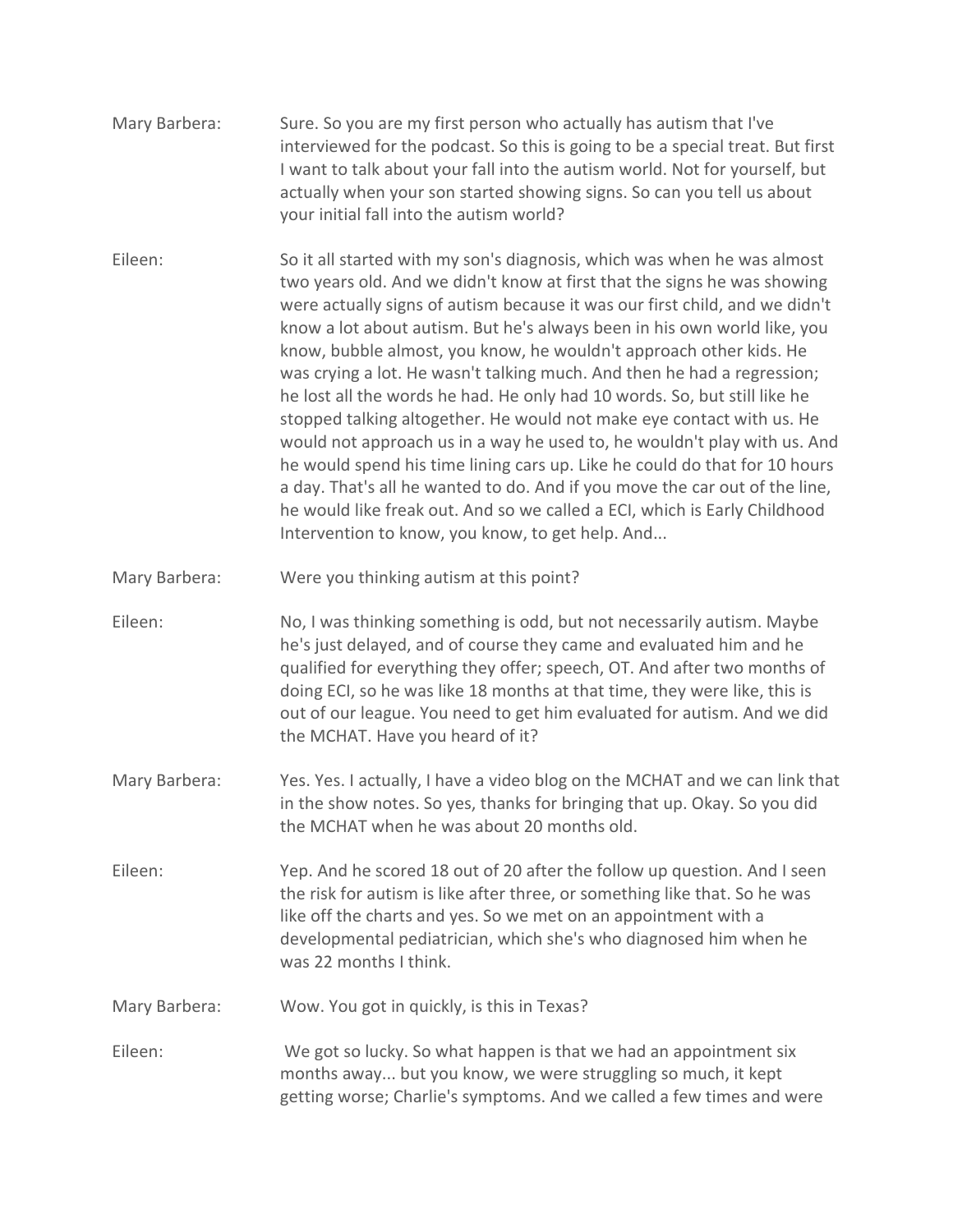|               | like, if there's a cancellation, please call us. And one day they said,<br>actually we just got a cancellation, can you come in next Monday at<br>eight? And we did.                                                                                                                                                                                                                                                                                                                                 |
|---------------|------------------------------------------------------------------------------------------------------------------------------------------------------------------------------------------------------------------------------------------------------------------------------------------------------------------------------------------------------------------------------------------------------------------------------------------------------------------------------------------------------|
| Mary Barbera: | Wow. So being persistent on the wait list really helped.                                                                                                                                                                                                                                                                                                                                                                                                                                             |
| Eileen:       | Yeah.                                                                                                                                                                                                                                                                                                                                                                                                                                                                                                |
| Mary Barbera: | Okay. So he was diagnosed at 22 months of age. Okay. And he was given<br>a score of up severe autism at that point?                                                                                                                                                                                                                                                                                                                                                                                  |
| Eileen:       | Not then, but yeah, the next appointment, six months later he was<br>diagnosed a level three.                                                                                                                                                                                                                                                                                                                                                                                                        |
| Mary Barbera: | Okay. So now when you get a diagnosis initially, at least in your case, they<br>don't give you a score or a severity level until six months later, or you<br>think maybe that was just your position?                                                                                                                                                                                                                                                                                                |
| Eileen:       | I don't know why didn't give it right away, but yeah, the next time it was<br>on the paper 'level three autism'. What they did the first time when he<br>got diagnosed they recommended ABA therapy to start with 25 hours a<br>week. So that was like so overwhelming. You know, we had just learned<br>Charlie was autistic. Like we didn't really know what that meant at that<br>time. And yeah, that's it. So then we started looking for an ABA center.                                        |
| Mary Barbera: | So how long did that take to find and to secure an ABA center?                                                                                                                                                                                                                                                                                                                                                                                                                                       |
| Eileen:       | About two months.                                                                                                                                                                                                                                                                                                                                                                                                                                                                                    |
| Mary Barbera: | You're good luck on quick speed here. So what year was this? He's almost<br>seven now?                                                                                                                                                                                                                                                                                                                                                                                                               |
| Eileen:       | So 2014, 2015? Yeah, 2015.                                                                                                                                                                                                                                                                                                                                                                                                                                                                           |
| Mary Barbera: | Okay. So you know, cause most people that I talk to in my online courses<br>and community are like, it takes them nine months to two years to get a<br>diagnosis and then it takes them another six months to 12 months to get<br>ABA started or any a spot and ABA center. So it sounds like you were, you<br>were pretty fast tracked, mostly from you pushing, I'm sure. I'm sure it<br>wasn't like everything was handed to you. I'm sure you had to make a lot<br>of calls and all that. Right. |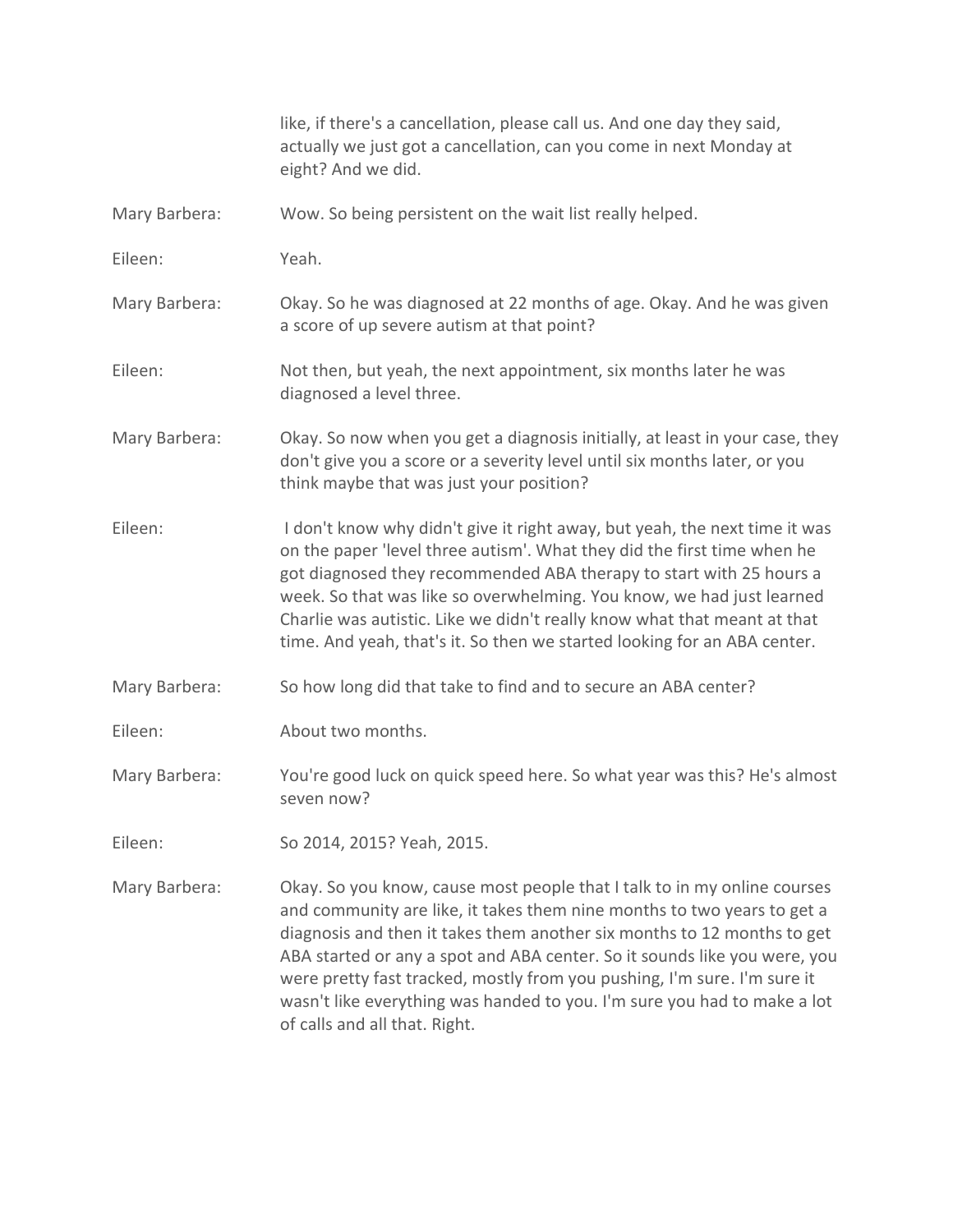| Eileen:       | We were very persistent and I've seen that really helped, you know. One<br>call that you're sure there's no room and you know, we're ready for it. It's<br>like whenever you can get us in. And that helped.                                                                                                                                                                                                                                                                                                                                                                                                                                                                             |
|---------------|------------------------------------------------------------------------------------------------------------------------------------------------------------------------------------------------------------------------------------------------------------------------------------------------------------------------------------------------------------------------------------------------------------------------------------------------------------------------------------------------------------------------------------------------------------------------------------------------------------------------------------------------------------------------------------------|
| Mary Barbera: | So up until that point, when he was diagnosed at 22 months of age, you<br>never knew or thought that you had any autism yourself? At what point<br>did, did you start to think, well maybe I'm on the spectrum myself?                                                                                                                                                                                                                                                                                                                                                                                                                                                                   |
| Eileen:       | First of all, I grew up in France and their autism of course it's a thing,<br>but people don't know about it. Only like the most severe kids are<br>diagnosed. And even then like the mother is blamed; kids are putting<br>institution. I mean you think of France as this country that's like so<br>advanced when it comes to mental health and all these things. But really<br>it's not like that. So I grew up in France and I've always felt different. I<br>always knew something was different about me, but it wasn't until<br>Charlie was diagnosed with autism and that I learned about the severity<br>levels, I started thinking, well yeah, maybe I'm on the spectrum, too. |
| Eileen:       | Because my mom, I told my mom that Charlie was diagnosed obviously,<br>and I told her the signs and she was like, you were the same as a kid so<br>Charlie can't be autistic. Except that I had language and that was the<br>difference to her. And I decided to go through a therapeutic assessment.<br>Which is like, you know, hours and hours of testing. And yeah, I was<br>diagnosed with high functioning autism, which would have been<br>Asperger's, you know, they changed the term. So I'm considered a level<br>one, is my diagnosis.                                                                                                                                        |
| Mary Barbera: | Okay. And what year were you diagnosed?                                                                                                                                                                                                                                                                                                                                                                                                                                                                                                                                                                                                                                                  |
| Eileen:       | That was the year after Charlie. So 2016.                                                                                                                                                                                                                                                                                                                                                                                                                                                                                                                                                                                                                                                |
| Mary Barbera: | Okay. And you said you had hours of evaluations?                                                                                                                                                                                                                                                                                                                                                                                                                                                                                                                                                                                                                                         |
| Eileen:       | Yeah, yeah, it takes a long time. The therapeutic assessment process is<br>like very long. They do a lot of tests. You know, when you check boxes; a<br>lot of talking with the doctor; and also they talk to your family and people<br>who are close to you because autism starts in childhood, right? Like you<br>don't just become autistic. So then it's, you know, about me growing up<br>and all of that. So it's a very long process and it's, you know, it's<br>thorough.                                                                                                                                                                                                        |
| Mary Barbera: | Yeah. Did you have problems in school and during play dates and that<br>sort of thing?                                                                                                                                                                                                                                                                                                                                                                                                                                                                                                                                                                                                   |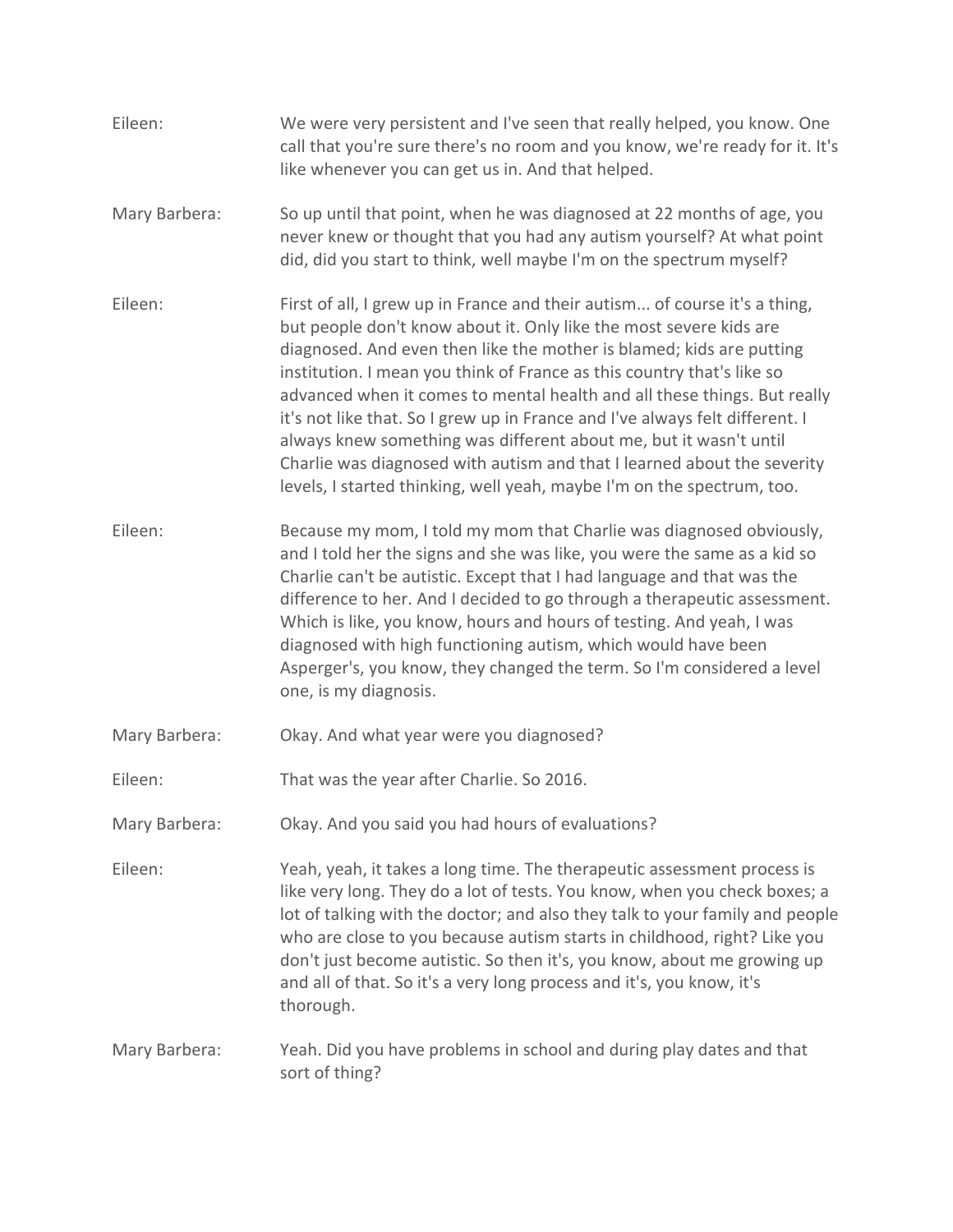| Eileen:       | Yeah. And I never understood why Like people would always laugh<br>when they were around me, the way I was talking. And I had very<br>different interests from, you know, my peers. Like I listened to music<br>from the 19th century, and I didn't really care about music that was, you<br>know, new at that time. I liked reading. I didn't like going to the grocery<br>store, I couldn't do social things if there was more than one one kid and I<br>just fell apart. Yeah. Different.                                                                                                                                                                                                                                                                                                                                                                                                              |
|---------------|-----------------------------------------------------------------------------------------------------------------------------------------------------------------------------------------------------------------------------------------------------------------------------------------------------------------------------------------------------------------------------------------------------------------------------------------------------------------------------------------------------------------------------------------------------------------------------------------------------------------------------------------------------------------------------------------------------------------------------------------------------------------------------------------------------------------------------------------------------------------------------------------------------------|
| Mary Barbera: | Yeah. And what about the grocery store, you know, was hard for you, or<br>maybe is it still hard for you?                                                                                                                                                                                                                                                                                                                                                                                                                                                                                                                                                                                                                                                                                                                                                                                                 |
| Eileen:       | So hard, and I do grocery pickup whenever I can. I'm really trying to like,<br>you know, push myself out of my comfort zone. But sometimes I go to<br>the store and I fell and I have to leave still. And you know, it's, yeah, I'm<br>still working on it, but it's the noise and the people. I think that people is,<br>the hardest thing for me because, I don't know where to put myself. I<br>don't want to look at the people, and it's like so loud and there's just so<br>much going on at once and it's overwhelming, I would describe it.                                                                                                                                                                                                                                                                                                                                                       |
| Mary Barbera: | Yeah. Yeah, I can imagine. Okay. So you are married and you have two<br>kids, and you had both your kids before you knew you were autistic. And<br>how was introducing the, well Not just Charlie's autism, which we're<br>going to of course talk more about, but also your autism. I mean, how<br>Let's talk about your autism. How has that affected, has that affected<br>your marriage or your relationships?                                                                                                                                                                                                                                                                                                                                                                                                                                                                                        |
| Eileen:       | It effects my marriage. You know, I don't always see the other person's<br>perspective. Like it's something I try to work on a lot, but I often say, this<br>is how I feel so this is how everyone must feel. And so it's hard for me to<br>understand that people might feel differently, but I'm aware of it. So I'm<br>like, you know, making an extra effort to see my husband's perspective,<br>or people in general, but it's really affected my friendships for the same<br>reason, I would say. And I don't always pick up on verbal and nonverbal<br>hints, and all of that. And it's hard. And you know, the fact that I don't<br>want to do certain things and people don't necessarily understand like,<br>why do I not want to go to a concert? And I have to, you know, say no.<br>Cause obviously it's like so crazy for me to do that. Yeah. It's affecting my<br>relationships for sure. |
| Mary Barbera: | Yeah. So let's talk about Charlie a little bit. Once you got him into an ABA<br>center, did he start making progress? Is he still at the ABA center? Or how<br>is he now from ages two to six?                                                                                                                                                                                                                                                                                                                                                                                                                                                                                                                                                                                                                                                                                                            |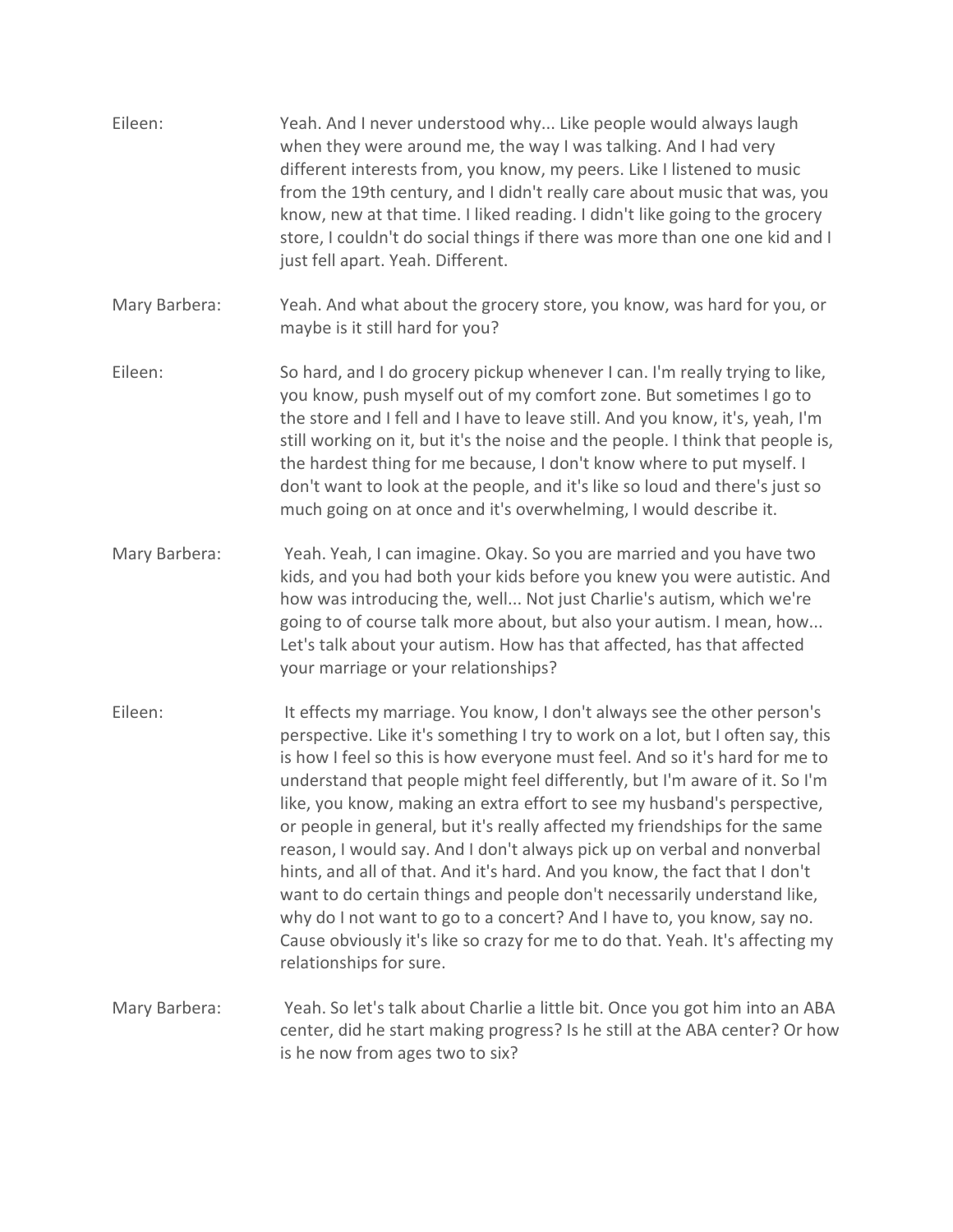| Eileen:       | I mean, he made progress. Now he can communicate basic needs with an<br>iPad. So that's something. So he can say, 'I want' plus items. So I want<br>water, I want cookie. So it's progress, but you know, we want him to be<br>able to communicate more than that because he can't tell us how he's<br>feeling. He can't tell us if he's hurting or anything other than 'I want' plus<br>item. We're working on self-care skills still and yeah, he's making a little<br>progress there. Like he can can address himself if you help him and things<br>like that. But yeah, he's still struggling a lot and we're still at the same<br>ABA center, actually, that we started at.                      |
|---------------|-------------------------------------------------------------------------------------------------------------------------------------------------------------------------------------------------------------------------------------------------------------------------------------------------------------------------------------------------------------------------------------------------------------------------------------------------------------------------------------------------------------------------------------------------------------------------------------------------------------------------------------------------------------------------------------------------------|
| Mary Barbera: | And what happens now that he's getting older? Can he stay at the ABA<br>center or does he have to go to school, or is the ABA center a school as<br>well?                                                                                                                                                                                                                                                                                                                                                                                                                                                                                                                                             |
| Eileen:       | Well, he could go to school, but they don't have the means to help him.<br>You know, he gets so much more out of one on one therapy at the ABA<br>center that for now we don't feel like it would be beneficial for him to go<br>to school where he wouldn't get the same attention he's getting at this<br>school. So we're just trying to keep him in ABA one more year hoping that<br>maybe I'll make enough progress that school would be a good solution<br>for him. They do circle time and try social interaction there. You know, it's<br>not a school setting, but they do work on group stuff to prepare the kids<br>for school. So yeah, we're just taking it one year at a time, I guess. |
| Mary Barbera: | Yeah. So I did a podcast at the end of 2019 in terms of the five areas<br>where kids get stuck, and it sounds like he's kind stuck or making slow<br>progress in pretty much most of the areas. One of the areas is nonvocal<br>to vocal, like getting him talking now. Is he is talking a little bit or just<br>with the iPad?                                                                                                                                                                                                                                                                                                                                                                       |
| Eileen:       | He mostly uses the iPad. He started repeating words a couple of years<br>ago. Like he tries to repeat sounds and he has a couple words that are<br>very clear like 'cookies'. But he has apraxia too. And so basically no one<br>can understand him and he doesn't understand they're talking, you<br>know, he can only repeat.                                                                                                                                                                                                                                                                                                                                                                       |
| Mary Barbera: | Yeah. So, I mean, some of my podcasts would be good for him. Like<br>Marybarbera.com/51 is the areas where kids get stuck. One of those<br>areas is also self-care. The nonvocal, the vocal receptive language. So like<br>the ability to touch body parts, ability to touch items, and then expanding<br>it into more complex skills. Another one within terms of the apraxia,<br>which is common, I have done like four or five interviews with speech<br>pathologists. Some of them are also behavior analysts. One who is Mags<br>Kirk, who is a behavior analyst and an SLP. And she's also talk tool                                                                                            |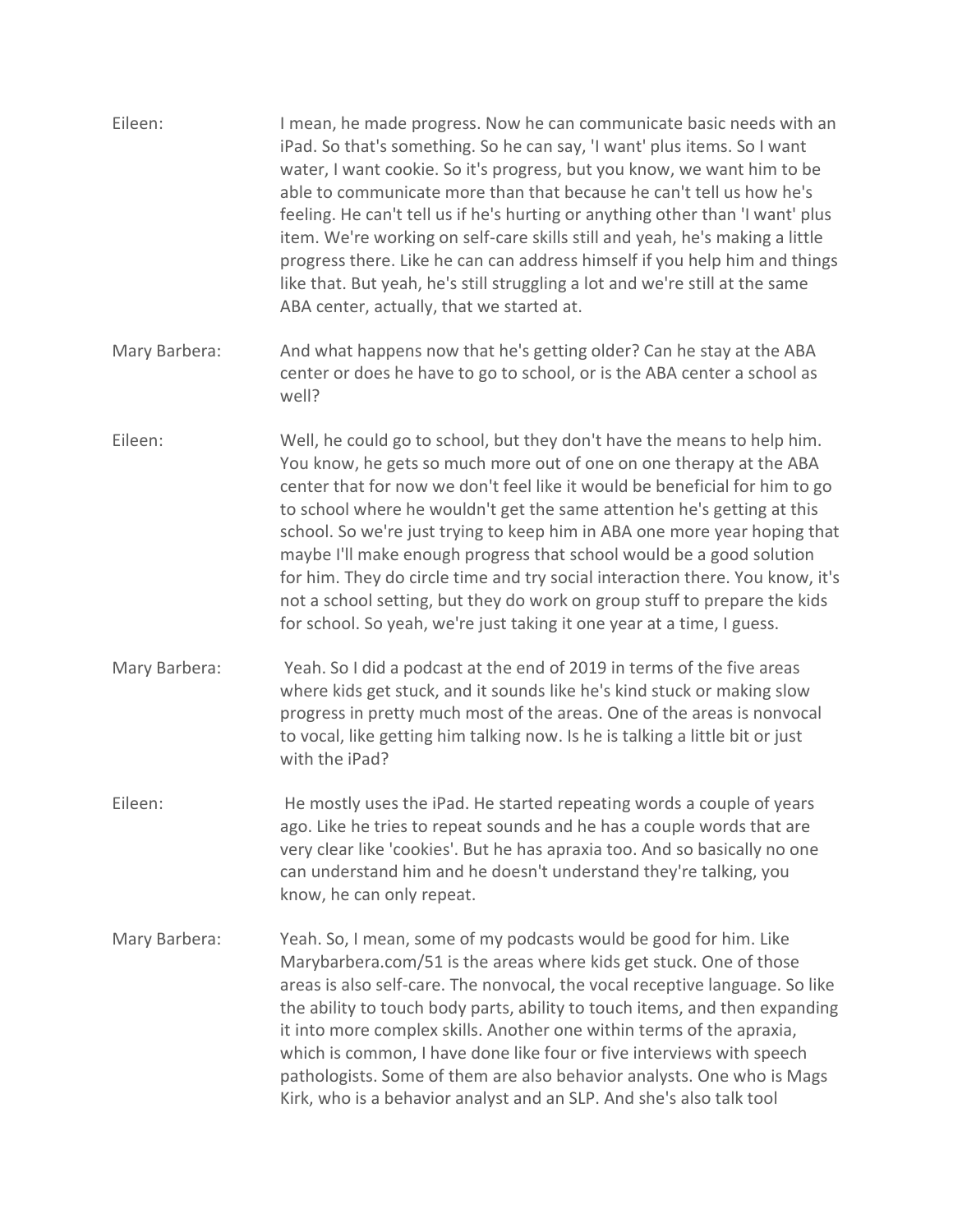certified, which we've used for some of my past clients who've had a apraxia. So you may... we're going to link these different podcasts in the show notes to help anybody when they're struggling with kids with autism and a apraxia, which is definitely a lot trickier.

- Mary Barbera: So now let's kind of weave back into, I know you are a writer; you write blogs and that's how I found you. Is that, is that what your career was and is?
- Eileen: Well I mean, yeah, it's always been a lot easier for me to express myself writing then talking. And so after Charlie was diagnosed, you know, I felt very alone and I started writing on a Facebook page and the response from people was so amazing. I felt like I connected with people and I just started a blog and from there, yeah, it's become what I do as my job. And then I wrote a book, too.
- Mary Barbera: Oh, you did? I don't think I know about your book. Oh, what's the name of the book?
- Eileen: All Across The Spectrum.
- Mary Barbera: Okay. Yes, I did. I did read that in the intro. Okay, so you have a book called All Across The Spectrum. So when was that published? Is that selfpublished, and tell us about that book?
- Eileen: Yeah, it was published by Third Catalog last year in August. So it's still pretty new. It's been six months. And it's about our journey all across the spectrum because I speak about my own diagnosis being high-functioning and raising a severely autistic child. And it has all my photography too, cause I do a kind of a photographer. So yeah, it's a picture book.
- Mary Barbera: Oh cool. So the book is about you and your son's journey.

Eileen: It's really for people who feel like they're alone. You know, I speak a lot about feelings that parents may go through that people don't really like to talk about because it's uncomfortable. Things like grieving and you know, negative things that are also totally normal when you have a child who's been diagnosed with autism or any other things. So, yeah, I wanted to be comforting to us as parents, you know?

Mary Barbera: Yeah, yeah. That's great. I was thinking when you said that you have high functioning autism and your son has severe autism... I was thinking of another podcast interview I did with Lori Unum, who is a lawyer, and she is responsible for helping to get insurance coverage for all 50 States for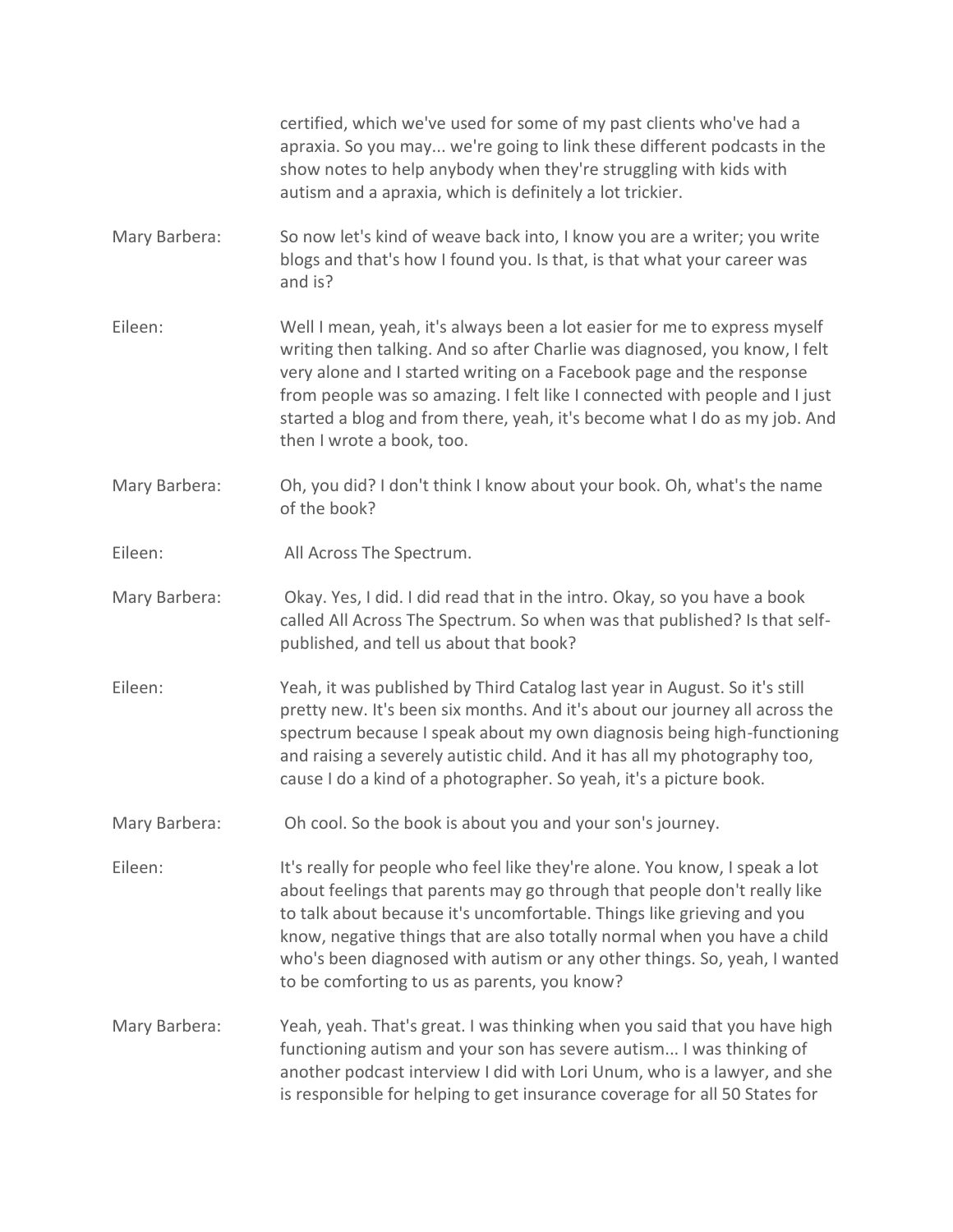|               | ABA. And she has a son with pretty severe autism. And in the process<br>found out that her other son, her younger son, who was like eight at the<br>time, has high functioning autism. And so we talk about that in that<br>podcast as well. But it, you know, I've worked with several families with<br>kids, multiple kids, on the spectrum. Not in your, like in your case is<br>unique because I've never worked with anybody who was an adult with<br>autism who had a child with autism as well. Is that a very unique thing or<br>have you met other people like you?                                                                                                                                                                                                                                                                                                                                                                                                                                    |
|---------------|-----------------------------------------------------------------------------------------------------------------------------------------------------------------------------------------------------------------------------------------------------------------------------------------------------------------------------------------------------------------------------------------------------------------------------------------------------------------------------------------------------------------------------------------------------------------------------------------------------------------------------------------------------------------------------------------------------------------------------------------------------------------------------------------------------------------------------------------------------------------------------------------------------------------------------------------------------------------------------------------------------------------|
| Eileen:       | Well, I've met a few people like me, but not a lot. And all the other<br>people are high functioning with high functioning children. And I feel like<br>it's a different perspective. So our views on autism are not exactly the<br>same.                                                                                                                                                                                                                                                                                                                                                                                                                                                                                                                                                                                                                                                                                                                                                                       |
| Mary Barbera: | Yeah. Right, right. And that is what I find, especially with some high<br>functioning adults are, are anti-ABA and They don't really have the<br>understanding that severe autism. Actually, the blog that led me to you,<br>was you wrote a blog or an article recently called autism is not a gift, or<br>not a gift for everyone, or something like that. And because my son Lucas<br>is 23 and he has severe autism and it's like when you read, you know, if<br>you are high functioning or your child is high functioning and not<br>struggling and you consider autism a great gift, that's awesome for you.<br>You know what I mean? But when you and I work as a behavior analyst<br>for many years and it's like when you have a child who's, you know, self-<br>injurious or aggressive or smearing feces or whatever completely<br>unsafe needs, total supervision day and night, it's not a gift. It's a struggle<br>for many families. And so, you know, and I don't know how to resolve<br>that. |
| Mary Barbera: | One of our guests on an episode, I'm blanking on her last name, Amy.<br>And she has a son with severe autism and she was pivotal in starting the<br>National Autism Association for severe autism or something, a severe<br>autism group that are lobbying because the higher functioning adults are<br>also very vocal. I'm not sure how many percent of them feel strongly<br>against ABA, but they feel strongly against, you know restrictive<br>environments like ABA schools or centers or, you know And it's like we<br>need to have options, especially for our kids with severe autism or kids<br>that turn into adults with severe autism because they can't be included in<br>many situations or they can't be meaningfully employed.                                                                                                                                                                                                                                                                |
| Mary Barbera: | So let's talk about your article about autism is not a gift. Can you tell me<br>why you wrote that and just some of the things that are in there?                                                                                                                                                                                                                                                                                                                                                                                                                                                                                                                                                                                                                                                                                                                                                                                                                                                               |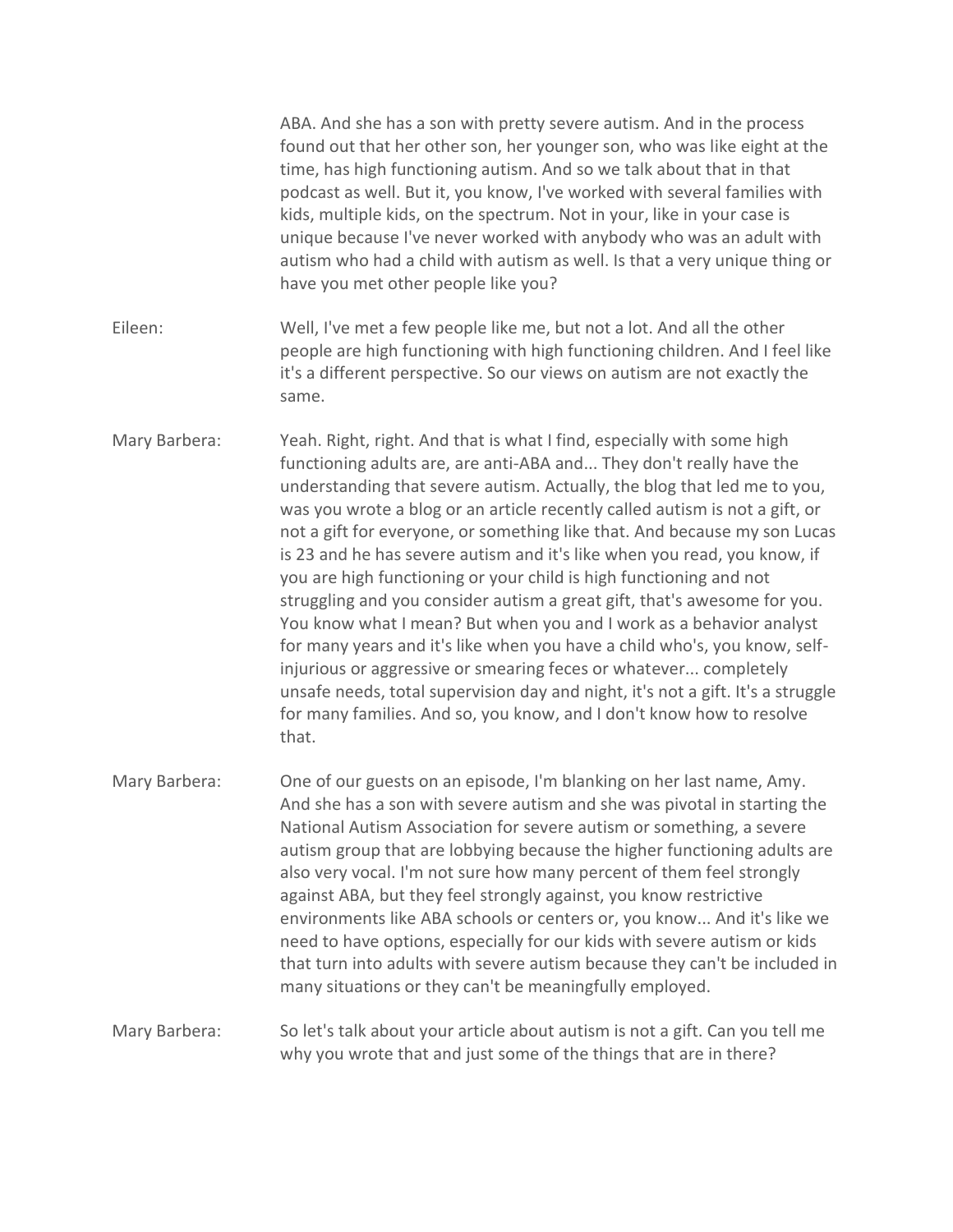- Eileen: Yeah, it's for the reasons you mentioned. The section on the internet is really focused around autism as being just a differentially wired brain. And a lot of people, autistic adults speak about how it's a gift for them. But I feel like it gives the public a false perception of autism because autism can be, is different for everyone. It's different for me, for my son, for you know, everyone on the spectrum is different, and some people will see their autism as a gift and like you said, that it's great for them, but they can't claim that autism is a gift for everyone, and that it's not a disability and just a difference. It's not...
- Eileen: I see my son who is severe like yours and I don't even know if he'll be able to live independently. Like, this is not a gift. It's not. He can't communicate. I see the distress it causes him when he's in pain... Or if he's even in pain cause I don't know, he's just screaming because he can communicate. Then he gets so frustrated that he starts self-injuring. Yeah. I really want people to understand that autism is a broad spectrum and this is why I wrote that post just to shed some light on this side of the spectrum that we don't really hear about. You know, in the media, it's all about the inspirational story of the kid who started doing this and...

Mary Barbera: And then becomes a doctor and is just a little quirky, and it's like, that's my dream for a child to get to that point. Like that would be, you know... but it's not that it's not a great percentage like people on the spectrum, especially kids that are diagnosed with severe autism in early childhood, the chances of them becoming a doctor are very, very slim. It's great if it happens, but let's not pretend that that's half the cases or even 10% of the cases, or 1% of the cases. It's a very, very slim minority. And so I just, you know, I want to respect people on the spectrum like yourself. I want to work with people to understand like... I am genuinely curious, you know, what are your reactions at grocery stores? And concerts, like what is it? Because Lucas can't tell me what bothers him.

Mary Barbera: And so, you know, I think we need to come together as an autism community to really understand the situation. But I think it's so different being at one end of the spectrum versus the other end. And then all the ages, and then all the cultural differences. And then all the different therapies, all the different professionals who also have different views. It's become... It's almost like a whole form of politics. It's very political. It's almost like religion or politics. It's so, it's just everybody's fighting. And my mom said, you know, early on when I was, you know, in due process, I'm fighting, I'm trying to get Lucas the best therapy. I'm fighting with, you know, insurance companies and the schools and you know, all these people. And then I founded the autism society, my local county.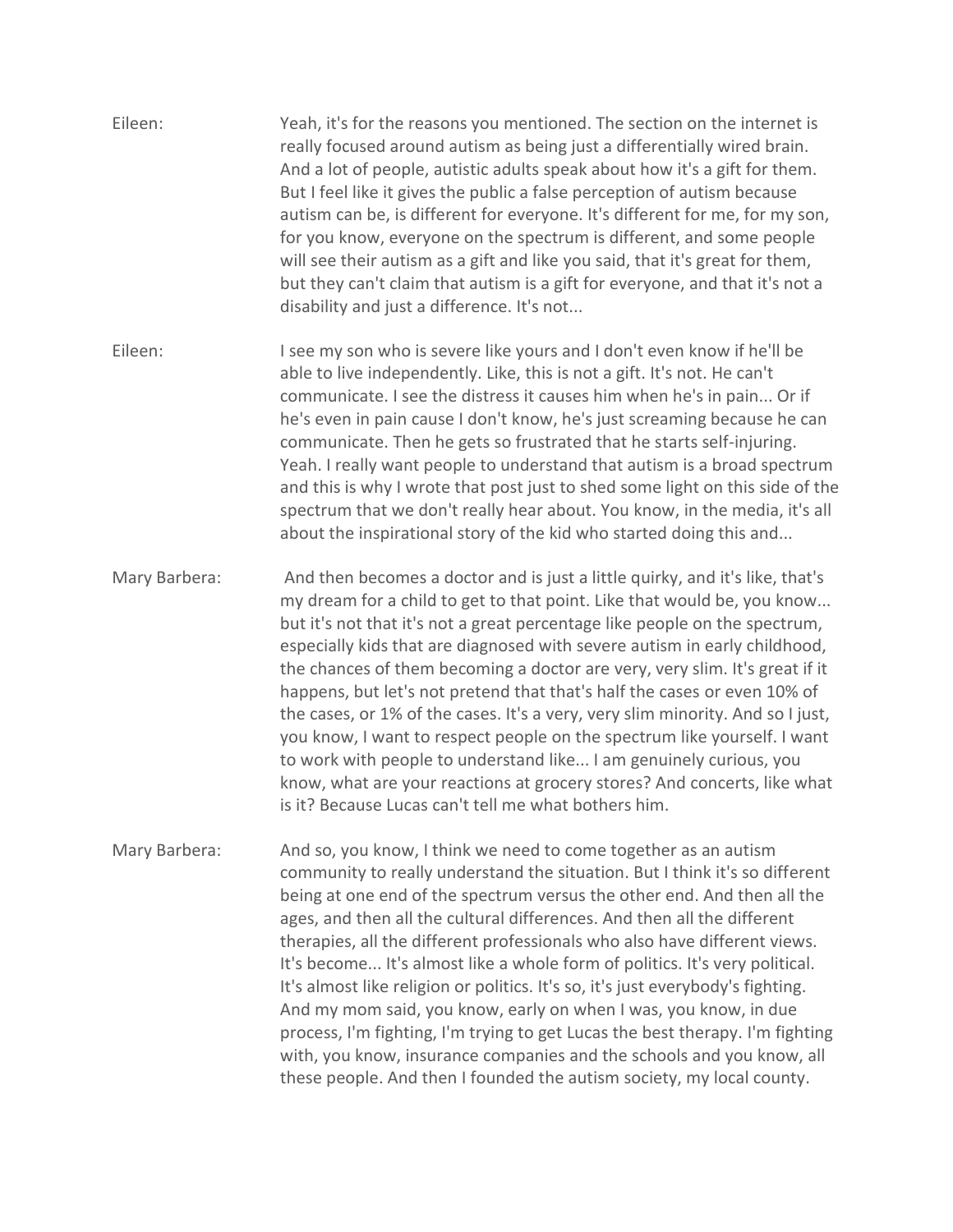- Mary Barbera: And she's just like, all these moms that come, they're so angry and they're fighting, they're fighting so hard that they start fighting each other because they can't, they're just in bite mode, you know? And they just don't know how to make it productive and work together to get people to live to their fullest potential.
- Eileen: Yup.
- Mary Barbera: So, I mean, one of my goals for, all the people I know, for adults and children, is that each person become as safe as possible, as independent as possible, and as happy as possible, reaching their fullest potential. You know, my son Spencer just turned 22 he's going to med school next year, you know that doesn't mean that... And he's obviously at his full potential now, but he still has to remain safe and independent and happy and he could, you know, get injured, get a disorder... You know, that we would have to then work to get him back to reaching his fullest potential.
- Mary Barbera: Lucas is as safe as possible, but it requires a lot more support to be safe, you know? And so any adult or child, whether you have autism or not, I think we all should be looking at the same goals. Now whether use ABA or another type of therapy, we're all striving to be as safe and happy as possible. And if someone, like one of my clients for instance, a couple of years after I worked with him, he actually wandered away from his home and he drown in the neighbor's pool. Like how... Autism in that case is obviously not a gift. And you know, the level of supervision that our kids need is so high that it just becomes this real issue of how to keep them safe and then how to get them to reach their fullest potential, whatever that is.
- Eileen: Yeah, yeah. No, just thinking about ABA therapy.... the criticism is that it's to make kids normal when we just want them to be, like you said, safe, happy, independent. I mean we want them to learn skills that everyone has, like communication or a kid should have self-care and yeah. And keep themselves safe and be happy. I mean, that's what therapies for.
- Mary Barbera: Yeah. And some adults didn't go through testing and are diagnosing themselves as having autism or, you know, and it's a wide spectrum. Like do you ever think about like, was it really necessary that you got diagnosed with autism? I mean, are people critical? Like why did you get yourself diagnosed or...
- Eileen: I didn't know for sure. Like I knew I had, I recognize myself in some of their behaviors, but I'm not a doctor. I can't self-diagnose myself with something as important as autism. So I wanted to know, you know... I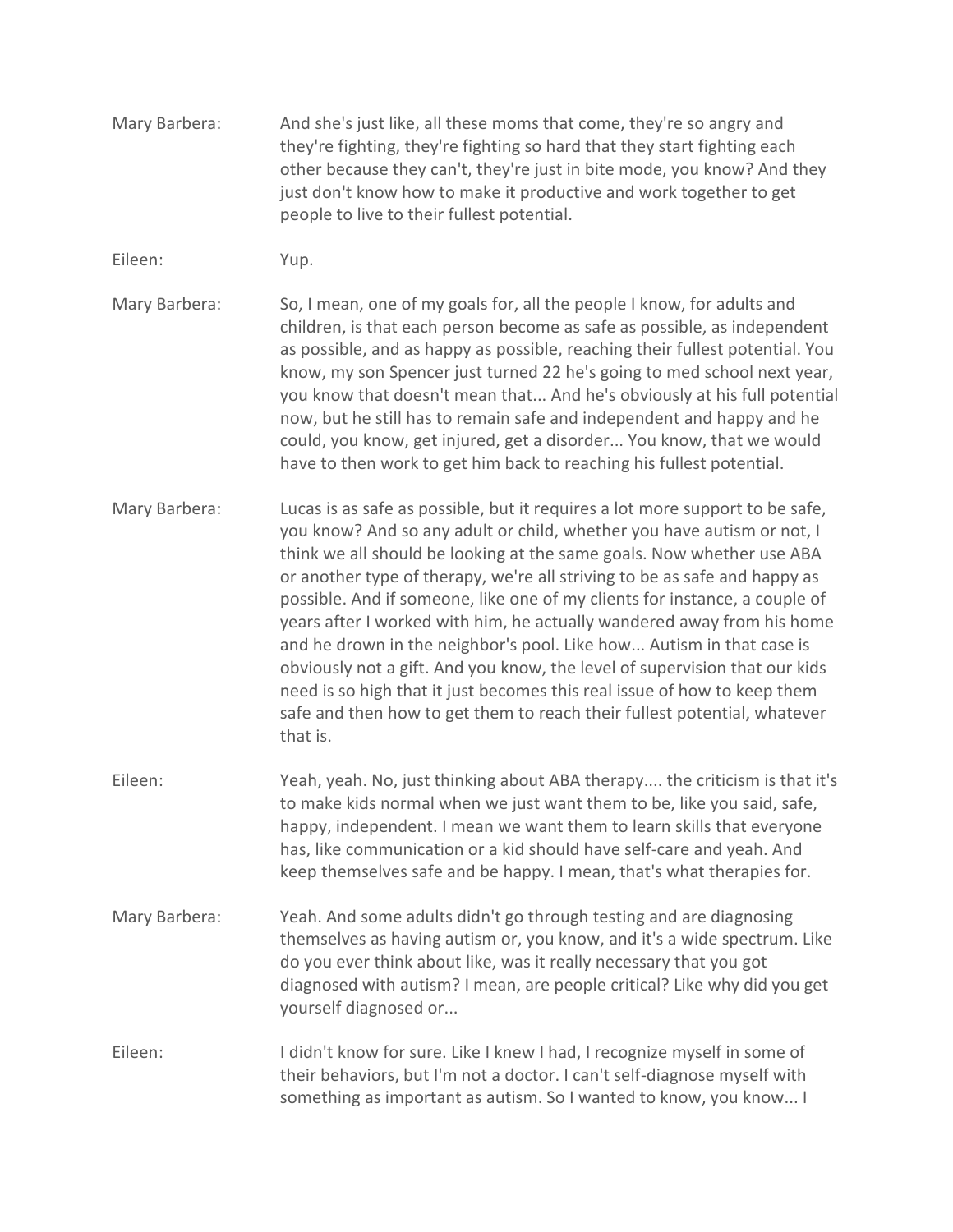|               | didn't go into the therapeutic thinking I need to get an autism diagnosis.<br>No, I wanted to know why I was troubling was all of these things. And<br>then it turned out that I ended on the spectrum. Because there are so<br>many conditions that can have some of the autism symptoms and not be<br>autism. And the only way to know for sure if someone is autistic is to go<br>through an assessment.                                                                                                                                                                                    |
|---------------|------------------------------------------------------------------------------------------------------------------------------------------------------------------------------------------------------------------------------------------------------------------------------------------------------------------------------------------------------------------------------------------------------------------------------------------------------------------------------------------------------------------------------------------------------------------------------------------------|
| Eileen:       | Now, the downside of that is that, you know, it cost a lot of money in the<br>US, so I understand it's not available to everyone. But yeah, I have issues<br>with people just trying to control the autism conversation when they<br>themselves are not even diagnosed with autism. Those people would tell<br>parents that they shouldn't speak about their child's autism if they're not<br>autistic themselves. And there's a lot of, harassment that goes on social<br>media and that's why I try to, you know, be honest in what I share on my<br>blog so parents know they're not alone. |
| Mary Barbera: | Right. So your blog is housed at the Autism Cafe. So what, how'd you<br>come up with the name Autism Cafe, and is that a website and a<br>Facebook page, or is everything just on Facebook?                                                                                                                                                                                                                                                                                                                                                                                                    |
| Eileen:       | It's all everywhere on social media. And then my blog is the<br>AutismCafe.com. I just, since I'm French and I like, you know, going to<br>cafe and bar, so I said Autism Cafe was fun, you know, it's a place to have<br>a conversations, so I liked it.                                                                                                                                                                                                                                                                                                                                      |
| Mary Barbera: | Good. So it's TheAutismCafe.com with 'the' in front of it. Right. And that's<br>your website. And are you also speaking at all or just writing? How much<br>do you produce blogs or is it just when you feel the urge?                                                                                                                                                                                                                                                                                                                                                                         |
| Eileen:       | Yeah, I post on Facebook a couple times a week and on Instagram pretty<br>much every day. I don't do speaking much because it's really hard for me.<br>But I have my first speech in April in Arizona, so I'm excited about it.                                                                                                                                                                                                                                                                                                                                                                |
| Mary Barbera: | Where are you speaking?                                                                                                                                                                                                                                                                                                                                                                                                                                                                                                                                                                        |
| Eileen:       | It's a photographer retreat and since it's in April, they're doing a, you<br>know, autism awareness there and I'm going to be the keynote speaker,<br>SO.                                                                                                                                                                                                                                                                                                                                                                                                                                      |
| Mary Barbera: | Wow, that's awesome.                                                                                                                                                                                                                                                                                                                                                                                                                                                                                                                                                                           |
| Eileen:       | Thanks.                                                                                                                                                                                                                                                                                                                                                                                                                                                                                                                                                                                        |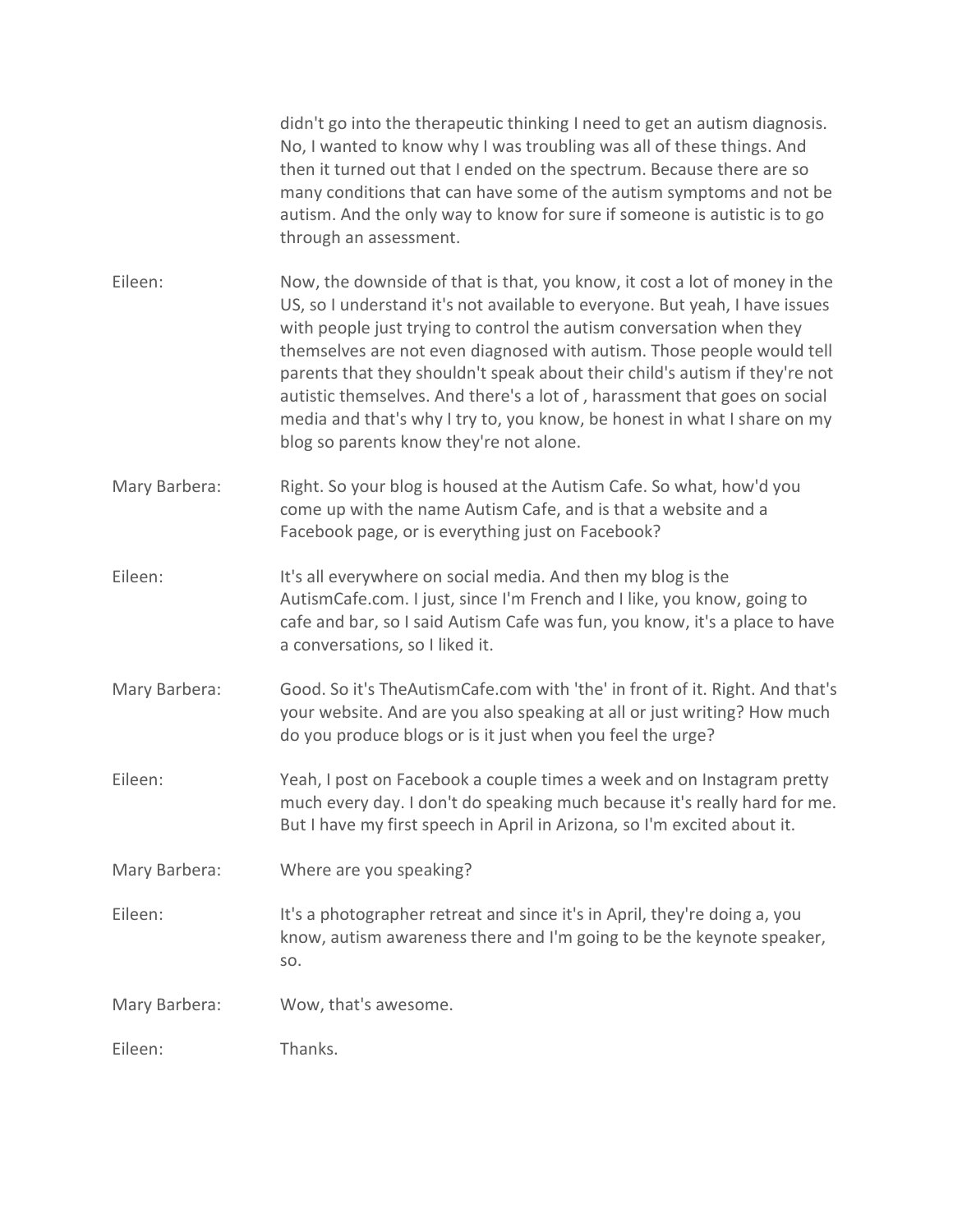- Mary Barbera: You look a little nervous, right? But I'm sure you'll do great. So on social media, is it THE Autism Cafe or is it just Autism Cafe on social media?
- Eileen: Yeah, THE Autism Cafe.
- Mary Barbera: All right. Just so we can put it in the show notes for this episode and we can also, you know, make sure everybody knows where to find you. So are you in touch with other families that have kids with severe autism?
- Eileen: Yes. Finding Cooper's Voice, but it's basically only on social media. I don't know anyone in real life who has a kid like Charlie, which also sometimes makes things isolating, you know? And that's why I like my little internet world where I can connect with people who, you know, who goes through the same struggles we're going through. And again, like it helps us feel like we're not alone.
- Mary Barbera: Yeah. So part of my podcasts goals are for parents and professionals to be less stressed and lead happier lives. So do you have any advice for our parents and professionals who are listening?
- Eileen: Again, like the only thing that helps me is to know that I'm not alone. There are a lot of people who do it and it's going to be okay, but to be honest, all of the time I am stressed. So it would be hard to get give advice here.
- Mary Barbera: You're still in the thick of things. I personally think that from the ages of like, diagnosis or first signs until about eight, I think is probably the most stressful time for me looking back. I mean you might have obstacles along the way and everything, but it sounds like you are, you're finding your way. Plus you then had the diagnosis of yourself on top of it. So all the grief and navigation for you.
- Mary Barbera: And then I think you're a great voice though to try to be a voice for, Hey, let's look at the whole spectrum. You know, it's not a black and white issue. Each family, each child is different. We're all after the same goal to help each child or adult reach their fullest potential. And, you know, your writing is beautiful and I think you have a great perspective. So I wish you the best. I can send people to your website and your social media column and we'll link that again, but TheAutisCafe.com and all over social media.
- Mary Barbera: So I wish you the best of luck and yeah, I'll definitely be tuning into watch as you're writing progresses over the years and as you continue your journey. So thanks so much for your time and joining us today.